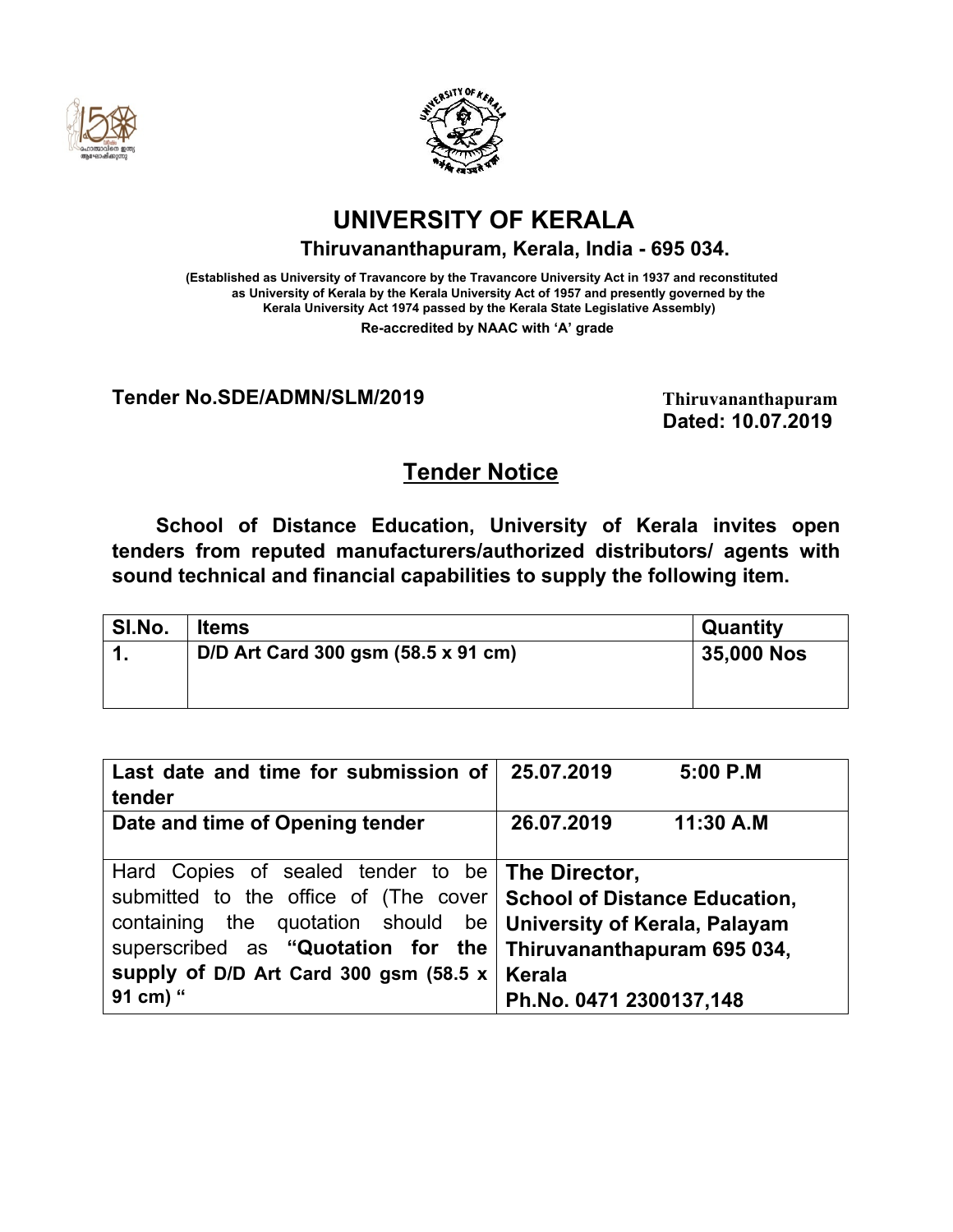### **Specifications may be submitted in the following format.**

| <b>Items required</b>    |                                     | <b>D/D Art Card</b>    |                      |                  |
|--------------------------|-------------------------------------|------------------------|----------------------|------------------|
| <b>Specifications</b>    |                                     | 300 gsm (58.5 x 91 cm) |                      |                  |
| <b>Quantity required</b> |                                     | 35,000 Nos             |                      |                  |
|                          | <b>Name of Supplier/Distributor</b> |                        |                      |                  |
| SI.No.                   | <b>Make</b>                         | <b>Grade</b>           | <b>Specification</b> | <b>Rate/Unit</b> |
| 1.                       |                                     |                        |                      |                  |
| 2.                       |                                     |                        |                      |                  |
| 3.                       |                                     |                        |                      |                  |
| 4.                       |                                     |                        |                      |                  |

#### **Terms and Conditions**

- (1) The rate quoted should be inclusive of tax, transportation, loading and unloading charges.
- (2) Make, grade and other features of the item should be specified in the quotation.
- (3) The item should be delivered at the University Press, Senate House Campus, University of Kerala, Thiruvananthapuram -695 034.
- (4) A Specimen of the item should be attached along with the Tender Notice.
- (5) The undersigned reserves the right to reject/accept any quotation without assigning any reason

### **DIRECTOR School of Distance Education University of Kerala**